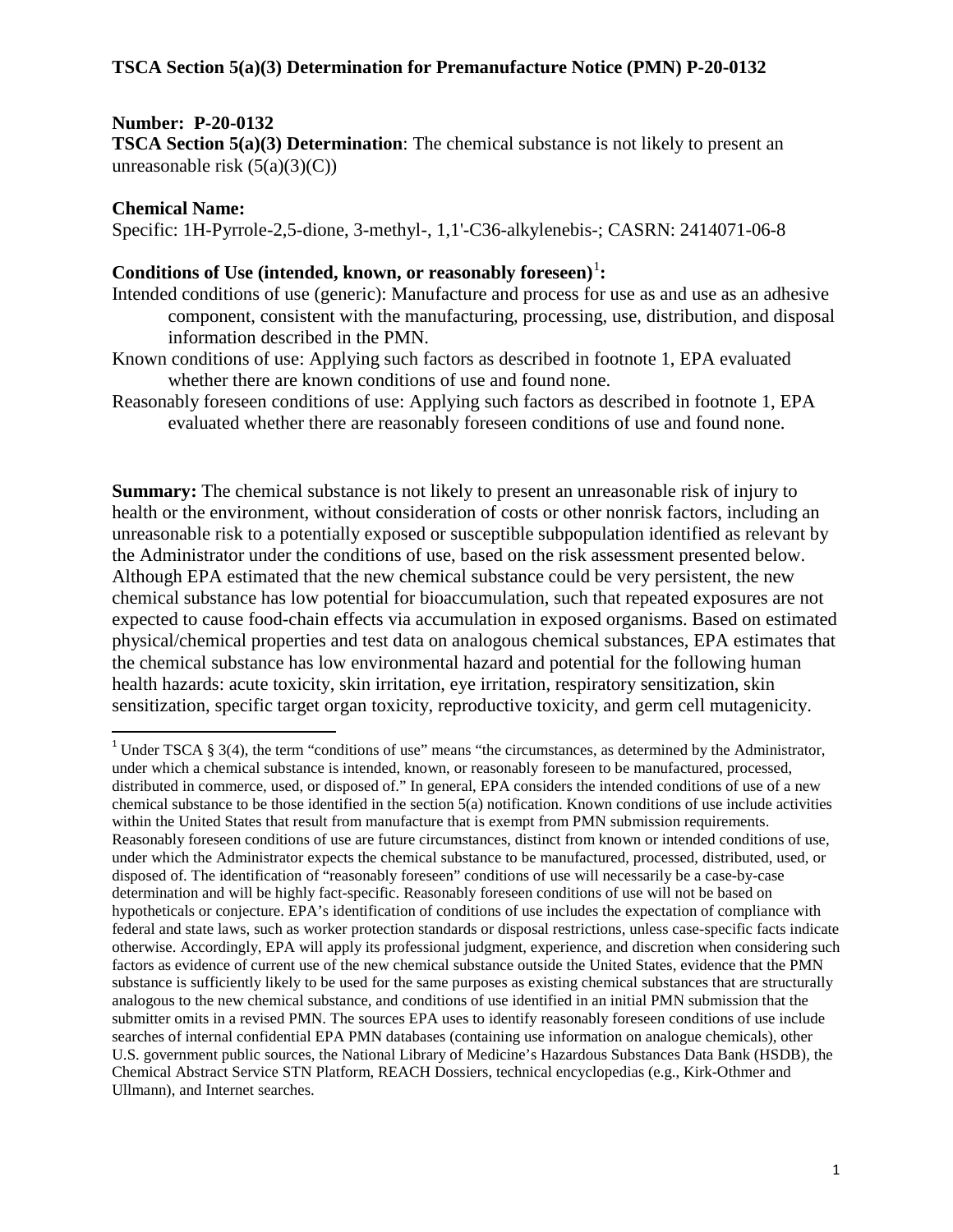EPA concludes that the new chemical substance is not likely to present an unreasonable risk under the conditions of use.

**Fate:** Environmental fate is the determination of which environmental compartment(s) a chemical moves to, the expected residence time in the environmental compartment(s) and removal and degradation processes. Environmental fate is an important factor in determining exposure and thus in determining whether a chemical may present an unreasonable risk. EPA estimated physical/chemical and fate properties of the new chemical substance using data for analogues (compounds of large molecular volume). In wastewater treatment, the new chemical substance is expected to be removed with an efficiency of 90% due to sorption. Removal of the new chemical substance by biodegradation is negligible. Sorption of the new chemical substance to sludge is expected to be strong and to soil and sediment is expected to be very strong. Migration of the new chemical substance to groundwater is expected to be negligible due to very strong sorption to soil and sediment. Due to low estimated vapor pressure and Henry's law constant, the new chemical substance is expected to undergo negligible volatilization to air. Overall, these estimates indicate that the new chemical substance has low potential to volatilize to air or migrate to groundwater.

**Persistence<sup>[2](#page-0-1)</sup>:** Persistence is relevant to whether a new chemical substance is likely to present an unreasonable risk because chemicals that are not degraded in the environment at rates that prevent substantial buildup in the environment, and thus increase potential for exposure, may present a risk if the substance presents a hazard to human health or the environment. EPA estimated degradation half-lives of the new chemical substance using data for analogues (compounds of large molecular volume). EPA estimated that the new chemical substance's aerobic and anaerobic biodegradation half-lives are > 6 months. These estimates indicate that the new chemical substance may be very persistent in aerobic environments (e.g., surface water) and anaerobic environments (e.g., sediment).

<span id="page-1-1"></span>**Bioaccumulation[3](#page-1-0) :** Bioaccumulation is relevant to whether a new chemical substance is likely to present an unreasonable risk because substances that bioaccumulate in aquatic and/or terrestrial species pose the potential for elevated exposures to humans and other organisms via food chains. EPA estimated the potential for the new chemical substance to bioaccumulate using data for analogues (compounds of large molecular volume). EPA estimated that the new chemical substance has low bioaccumulation potential based on large predicted molecular volume, which limits bioavailability. Although EPA estimated that the new chemical substance could be very

 $2$  Persistence: A chemical substance is considered to have limited persistence if it has a half-life in water, soil or sediment of less than 2 months or if there are equivalent or analogous data. A chemical substance is considered to be persistent if it has a half-life in water, soil or sediments of greater than 2 months but less than or equal to 6 months or if there are equivalent or analogous data. A chemical substance is considered to be very persistent if it has a halflife in water, soil or sediments of greater than 6 months or if there are equivalent or analogous data. (64 FR 60194; November 4, 1999)

<span id="page-1-0"></span><sup>&</sup>lt;sup>3</sup> Bioaccumulation: A chemical substance is considered to have a low potential for bioaccumulation if there are bioconcentration factors (BCF) or bioaccumulation factors (BAF) of less than 1,000 or if there are equivalent or analogous data. A chemical substance is considered to be bioaccumulative if there are BCFs or BAFs of 1,000 or greater and less than or equal to 5,000 or there are equivalent or analogous data. A chemical substance is considered to be very bioaccumulative if there are BCFs or BAFs of 5,000 or greater or if there are equivalent or analogous data. (64 FR 60194; November 4 1999)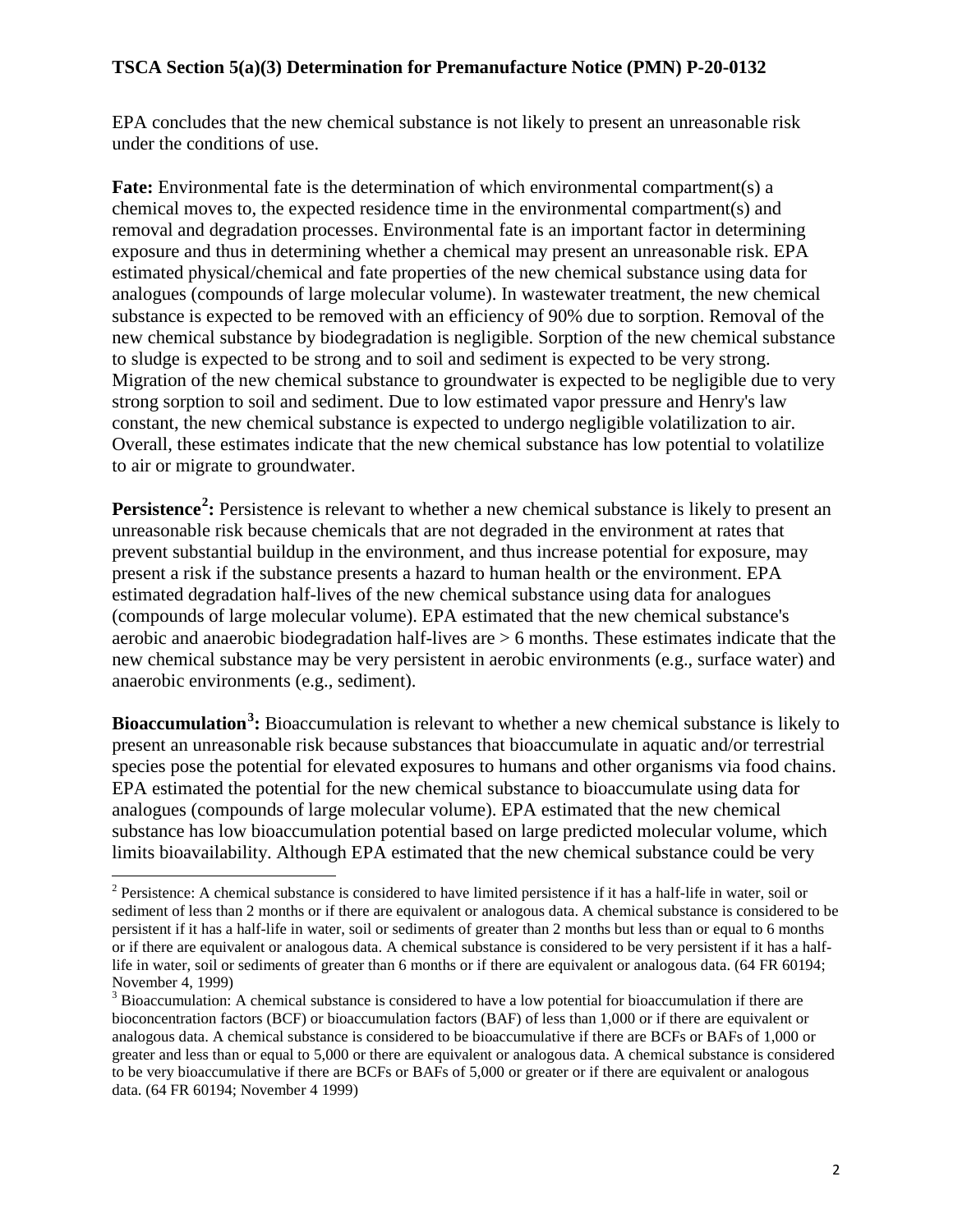persistent, the substance has low potential for bioaccumulation, such that repeated exposures are not expected to cause food-chain effects via accumulation in exposed organisms.

**Human Health Hazard[4](#page-1-1) :** Human health hazard is relevant to whether a new chemical substance is likely to present an unreasonable risk because the significance of the risk is dependent upon both the hazard (or toxicity) of the chemical substance and the extent of exposure to the substance. EPA estimated the human health hazard of this chemical substance based on its estimated physical/chemical properties, by comparing it to structurally analogous chemical substances for which there are information on human health hazard, and other structural information. Absorption is expected to be moderate through the skin and nil through the gastrointestinal (GI) tract and lungs based on physical/chemical properties. For the new chemical substance, EPA identified as hazards acute toxicity based on the structural alert for imides; developmental, liver, and kidney effects based on the structural alert for nitrogen-containing heterocycles; genotoxicity and skin and respiratory sensitization based on the potential for Michael addition to important biological molecules; skin sensitization based on the Organisation for Economic Co-operation and Development (OECD) Toolbox, analogue data, and the Safety Data Sheet (SDS); respiratory sensitization based on the bifunctional reactive groups; skin and eye irritation based on analogues; and acute toxicity, systemic effects, and reproductive/developmental effects based on analogue data. No data were submitted on the new chemical substance. EPA identified a NOAEL of 40 mg/kg-bw/day based on reproductive and developmental effects in a prenatal developmental toxicity study in rabbits (OECD 414). The selected value was protective for acute toxicity, systemic effects, and reproductive/developmental effects and was used to derive exposure route- and populationspecific points of departure. EPA qualitatively evaluated irritation, sensitization, and genotoxicity effects.

**Environmental Hazard[5](#page-2-0) :** Environmental hazard is relevant to whether a new chemical substance is likely to present unreasonable risk because the significance of the risk is dependent

<sup>&</sup>lt;sup>4</sup> A chemical substance is considered to have low human health hazard if effects are observed in animal studies with a No Observed Adverse Effect Level (NOAEL) equal to or greater than 1,000 mg/kg/day or if there are equivalent data on analogous chemical substances; a chemical substance is considered to have moderate human health hazard if effects are observed in animal studies with a NOAEL less than 1,000 mg/kg/day or if there are equivalent data on analogous chemical substances; a chemical substance is considered to have high human health hazard if there is evidence of adverse effects in humans or conclusive evidence of severe effects in animal studies with a NOAEL of less than or equal to 10 mg/kg/day or if there are equivalent data on analogous chemical substances. EPA may also use Benchmark Dose Levels (BMDL) derived from benchmark dose (BMD) modeling as points of departure for toxic effects. Se[e https://www.epa.gov/bmds/what-benchmark-dose-software-bmds.](https://www.epa.gov/bmds/what-benchmark-dose-software-bmds) Using this approach, a BMDL is associated with a benchmark response, for example a 5 or 10 % incidence of effect. The aforementioned characterizations of hazard (low, medium, high) would also apply to BMDLs. In the absence of animal data on a chemical or analogous chemical substance, EPA may use other data or information such as from in vitro assays, chemical categories (e.g., Organization for Economic Co-operation and Development, 2014 Guidance on Grouping of Chemicals, Second Edition. ENV/JM/MONO(2014)4. Series on Testing & Assessment No. 194. Environment Directorate, Organization for Economic Co-operation and Development, Paris, France.

[<sup>\(</sup>http://www.oecd.org/officialdocuments/publicdisplaydocumentpdf/?cote=env/jm/mono\(2014\)4&doclanguage=en\)](http://www.oecd.org/officialdocuments/publicdisplaydocumentpdf/?cote=env/jm/mono(2014)4&doclanguage=en)), structure-activity relationships, and/or structural alerts to support characterizing human health hazards.

<span id="page-2-1"></span><span id="page-2-0"></span> $5A$  chemical substance is considered to have low ecotoxicity hazard if the Fish, Daphnid and Algae LC50 values are greater than 100 mg/L, or if the Fish and Daphnid chronic values (ChVs) are greater than 10.0 mg/L, or there are not effects at saturation (occurs when water solubility of a chemical substance is lower than an effect concentration), or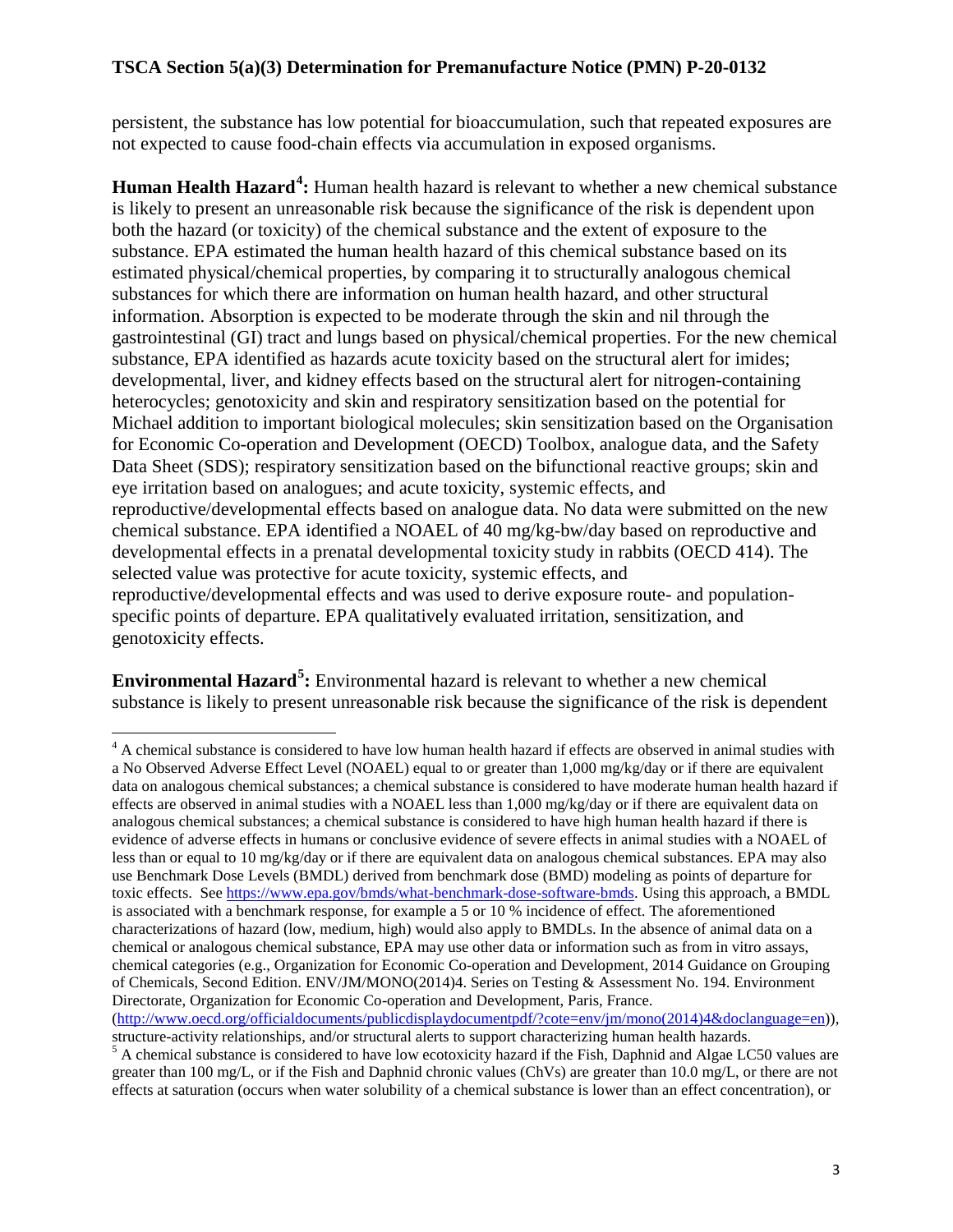upon both the hazard (or toxicity) of the chemical substance and the extent of exposure to the substance. EPA estimated environmental hazard of this new chemical substance using predictions based on the negligible water solubility of the new chemical substance. This substance falls within the TSCA New Chemicals Category of Imides.<sup>[6](#page-2-1)</sup> Acute and chronic toxicity values estimated for fish, aquatic invertebrates, and algae are all no effects at saturation. These toxicity values indicate that the new chemical substance is expected to have low environmental hazard. Because hazards are not expected up to the water solubility limit, acute and chronic concentrations of concern are not identified.

**Exposure:** The exposure to a new chemical substance is potentially relevant to whether a new chemical substance is likely to present unreasonable risks because the significance of the risk is dependent upon both the hazard (or toxicity) of the chemical substance and the extent of exposure to the substance.

EPA estimates occupational exposure and environmental release of the new chemical substance under the intended conditions of use described in the PMN using ChemSTEER (Chemical Screening Tool for Exposures and Environmental Releases; [https://www.epa.gov/tsca-screening](https://www.epa.gov/tsca-screening-tools/chemsteer-chemical-screening-tool-exposures-and-environmental-releases)[tools/chemsteer-chemical-screening-tool-exposures-and-environmental-releases\)](https://www.epa.gov/tsca-screening-tools/chemsteer-chemical-screening-tool-exposures-and-environmental-releases). EPA uses EFAST (the Exposure and Fate Assessment Screening Tool; [https://www.epa.gov/tsca](https://www.epa.gov/tsca-screening-tools/e-fast-exposure-and-fate-assessment-screening-tool-version-2014)[screening-tools/e-fast-exposure-and-fate-assessment-screening-tool-version-2014\)](https://www.epa.gov/tsca-screening-tools/e-fast-exposure-and-fate-assessment-screening-tool-version-2014) to estimate general population, consumer, and environmental exposures.

EPA considers workers to be a potentially exposed or susceptible subpopulation (PESS) on the basis of greater exposure potential compared to the general population. EPA also considers PESS in conducting general population drinking water exposures by evaluating risks associated with water intake rates for multiple age groups, ranging from infants to adults. EPA considers consumers of specific products to be a potentially exposed or susceptible subpopulation on the basis of greater exposure potential compared to the general population who do not use specific products.

For this new chemical assessment, EPA assessed worker exposure via dermal exposure. Inhalation exposures to workers are not expected. Releases to water, air, and landfill were estimated. Exposure to the general population was assessed via drinking water. Exposure to the general population was not assessed via fish ingestion because bioaccumulation potential was evaluated to be low or via groundwater impacted by landfill leachate or inhalation because releases to these media were expected to be negligible (below modeling thresholds). Consumer exposures were not assessed because consumer uses were not identified as conditions of use.

 $\overline{\phantom{a}}$ 

the log Kow value exceeds QSAR cut-offs. A chemical substance is considered to have moderate ecotoxicity hazard if the lowest of the Fish, Daphnid or Algae LC50s is greater than 1 mg/L and less than 100 mg/L, or where the Fish or Daphnid ChVs are greater than 0.1 mg/L and less than 10.0 mg/L. A chemical substance is considered to have high ecotoxicity hazard, or if either the Fish, Daphnid or Algae LC50s are less than 1 mg/L, or any Fish or Daphnid ChVs is less than 0.1 mg/L (Sustainable Futures [https://www.epa.gov/sustainable-futures/sustainable-futures-p2-](https://www.epa.gov/sustainable-futures/sustainable-futures-p2-framework-manual)<br>framework-manual).

<sup>&</sup>lt;sup>6</sup> TSCA New Chemicals Program (NCP) Chemical Categories. [https://www.epa.gov/reviewing-new-chemicals](https://www.epa.gov/reviewing-new-chemicals-under-toxic-substances-control-act-tsca/chemical-categories-used-review-new)[under-toxic-substances-control-act-tsca/chemical-categories-used-review-new](https://www.epa.gov/reviewing-new-chemicals-under-toxic-substances-control-act-tsca/chemical-categories-used-review-new).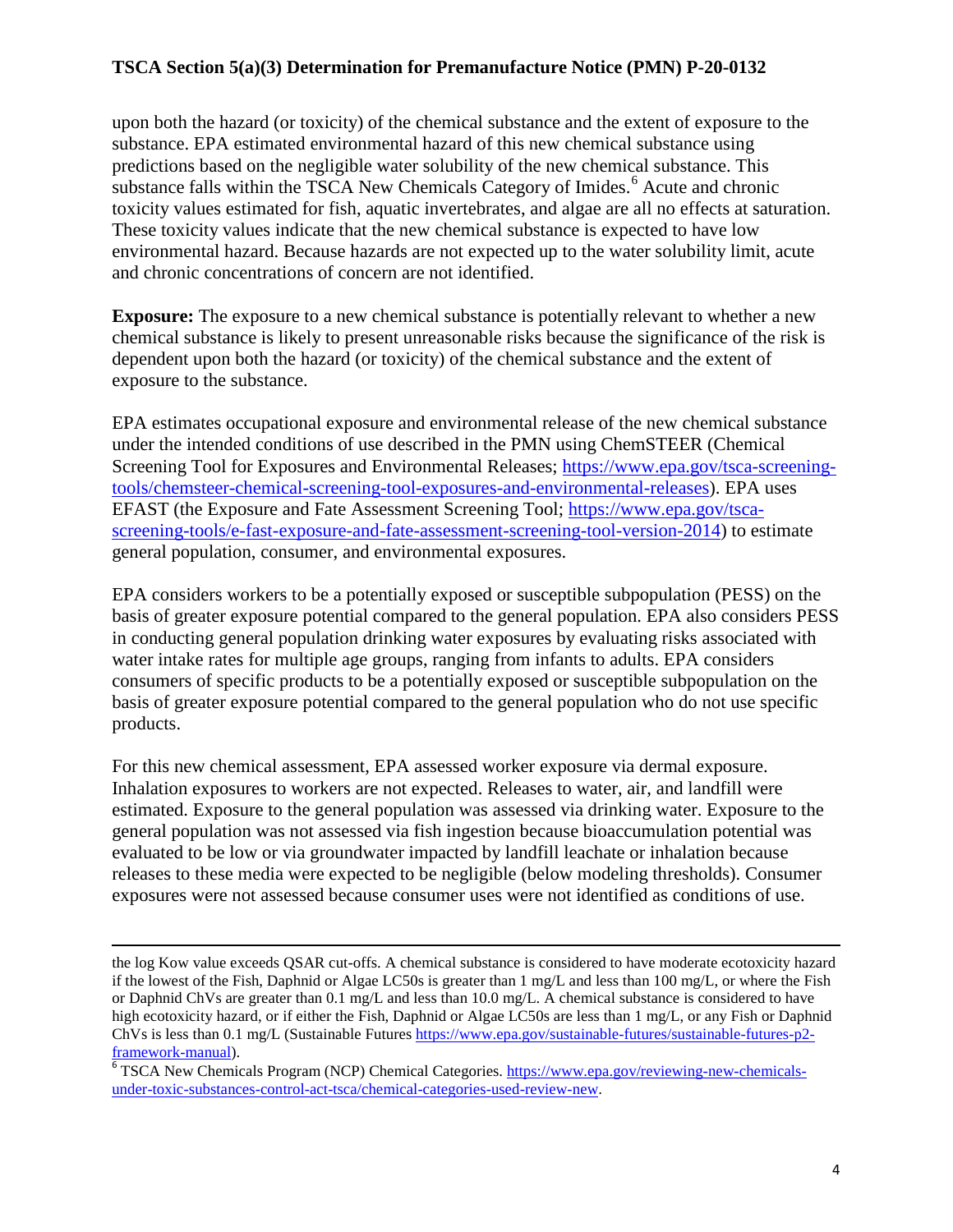**Risk Characterization:** EPA applies a margin of exposure approach to calculate potential human health risks of new chemicals. A benchmark (acceptable) margin of exposure (MOE) is derived by applying uncertainty factors (UF) for the following types of extrapolations: intraspecies extrapolation (UF $_H = 10$  to account for variation in sensitivity among the human population), inter-species extrapolation ( $UF_A = 10$  to account for extrapolating from experimental animals to humans) and Lowest Observed Adverse Effect Level (LOAEL)-to-NOAEL extrapolation (UF<sub>L</sub> = 10 to account for using a LOAEL when a NOAEL is not available). Hence, in the New Chemicals Program, a benchmark MOE is typically 100 and 1,000 when NOAELs and LOAELs, respectively, are used to identify hazard. When allometric scaling or pharmacokinetic modeling is used to derive an effect level, the  $UF_H$  may be reduced to 3, for a benchmark MOE of 30. The benchmark MOE is used to compare to the MOE calculated by comparing the toxicity NOAEL or LOAEL to the estimated exposure concentrations. When the calculated MOE is equal to or exceeds the benchmark MOE, the new chemical substance is not likely to present an unreasonable risk. EPA assesses risks to workers considering engineering controls described in the PMN but in the absence of personal protective equipment (PPE) such as gloves and respirators. If risks are preliminarily identified, EPA then considers whether the risks would be mitigated by the use of PPE (e.g., impervious gloves, respirator).

Risks to human health for the new chemical substance were evaluated using the route-specific effect levels (i.e., NOAEL) described above. Risks were identified for workers for reproductive and developmental effects via dermal exposure based on quantitative hazard data for an analogue  $(MOE = 3$ ; Benchmark  $MOE = 100$ ). Irritation, sensitization, and genotoxicity hazards to workers via dermal contact were identified based on the potential for Michael addition to important biological molecules, analogue data, and information in the SDS. Risks for these endpoints were not quantified due to a lack of dose-response for these hazards. However, exposures can be mitigated by the use of appropriate personal protective equipment (PPE), including impervious gloves and eye protection. EPA expects that employers will require and that workers will use appropriate PPE consistent with the SDS prepared by the submitter, in a manner adequate to protect them. Risks were not evaluated for workers via inhalation exposure because exposures are expected to be negligible.

Risks were not identified for the general population for reproductive and developmental effects via drinking water (DW) based on quantitative hazard data for an analogue ( $MOE<sub>AdultDW</sub>$  = 14,134; MOE<sub>InfantDW</sub> = 3,365; Benchmark MOE = 100). Irritation, sensitization, and genotoxicity hazards to the general population are not expected via drinking water ingestion due to dilution of the chemical substance in the media. Risks were not evaluated for the general population via fish ingestion because bioaccumulation potential was evaluated to be low or via groundwater impacted by landfill leachate and inhalation, because exposures were expected to be negligible. Risks to consumers were not evaluated because consumer uses were not identified as conditions of use.

Risk from acute and chronic exposures to the environment are not expected at any concentration of the new chemical substance soluble in the water (i.e., no effects at saturation).

Because worker exposures can be controlled by PPE, no unreasonable risks to the general population or environment were identified, and there are no expected consumer exposures, EPA